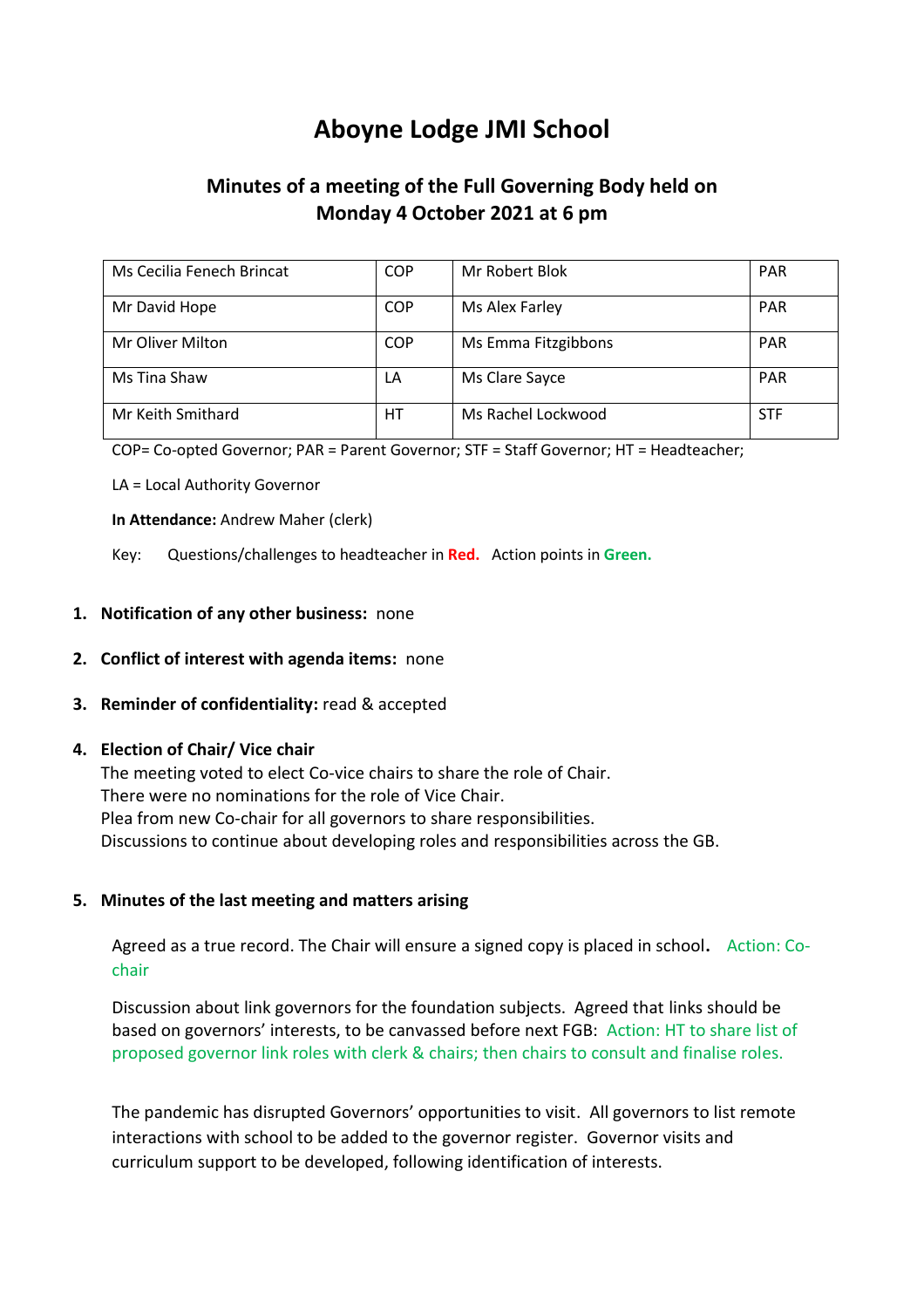Governor Induction Pack: In process of development. Action: Former Chair to bring to next meeting.

#### **6. Governor business**

Allocation and confirmation of committee membership and key roles. Committee membership, Chairs and scribes confirmed. Action: Co-chairs each to join one committee.

#### Election of Staff Governor

No declared interest in Staff Governor role. Present Governor prepared to continue in the role, until a new Staff Governor can be appointed. Action: HT to advertise role and discuss the role with possible candidates.

Election of Parent Governor – term expires January 2022. Deferred to next meeting

Co-opted Governors discussion

Discussion took place about developing school approach to governor vacancies.

A candidate for Co-opted Governor has shown interest in joining.

Action: Co-chair to invite interested party to next FGB. HT & chairs to lead on co-option. All governors to be involved.

A wider approach to recruiting considered to attract new governors and the role of link governor to be developed.

Action: HT to set out proposed roles for link governors and look at ways of reaching out to local community.

## **7. Governor annual declarations/ details check**

Governors reminded of the need to confirm all declarations on GH. Action: All Governors to confirm.

## **8. Headteacher's report**

Report accepted by governors. HT to update the report over course of the year. Discussion around nursery and possibility of closing it down as the school is running a financial deficit due to under-recruitment. Music specialist has resigned and will not be replaced. Music teaching to be responsibility of all staff.

Pupil outcomes data discussed this is old data , 2017-19, and a slight downward trend identified.

Q Why is there a gap between boys writing & reading? How long will it take to make an impact?

A: Strategy: to ensure reading & writing & phonics are targeted effectively in early years. Pupils who struggle to be identified and given extra support. Phonics to be used consistently to develop effective writing skills.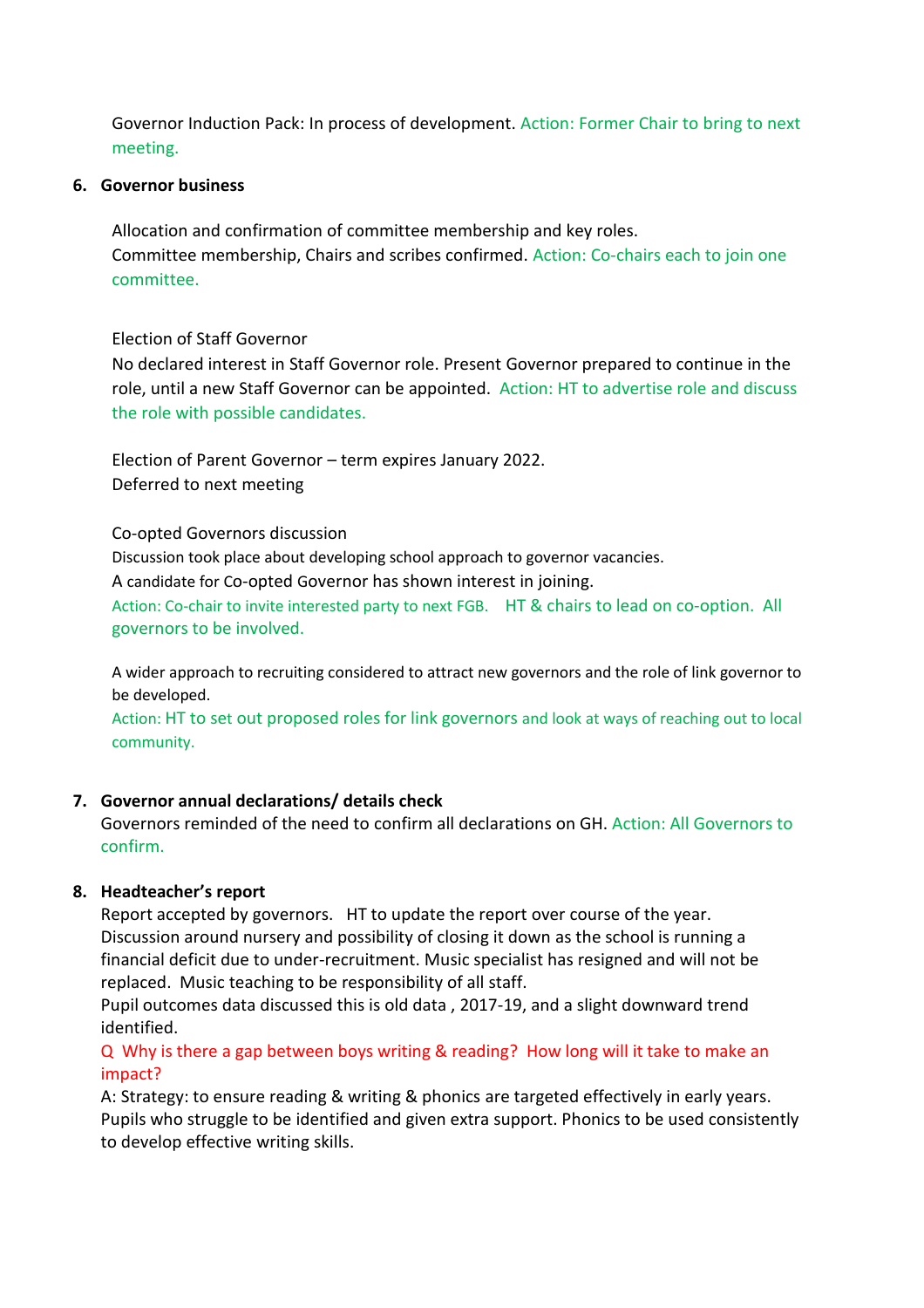In Maths, the curriculum is being developed through the Mastery in Maths programme. A three-to-four year programme to become fully integrated. Early adoption of the programme Is expected.

Baseline assessment has been introduced in Reception.

#### **Q How do you understand the causes of poor writing?**

**A:** Strategy is about how teachers teach and what interests and engages children. Steps to improve attainment are to be built in from early years.

Work needs to be done on resequencing the curriculum to avoid leaving things to chance.

### **Q How are teachers identifying gaps in learning?**

A: Teachers liaise and have discussions to identify progress and track individuals. A spreadsheet grid is used in maths teaching, to identify learning taking place in different settings, so that teachers are aware of individuals' attainment in transitions between years.

#### **Q How do you keep children motivated?**

A: Disadvantaged pupils tend to perform less well than their peers. There needs to be a clear focus on developing the curriculum so that teachers can adapt their teaching to incentivise pupils.

#### **Q What about putting strugglers down to earlier year to catch up?**

**A:** This can be a huge dis-incentive to pupils, who tend to perform better in their peer groups. Catch-up money is being used appropriately to identify and provide tutor support for those falling behind.

Effects of Covid discussed.

#### **Q At what point would you close a class**?

A LA guidance suggests 5 cases or 10 % of a class. But HT declares intention and desire to get back to normal.

A weekly bulletin is now published, to improve communication with parents.

## **9. SIC update**

Report on recent meeting of SIC committee**.** School Development Plan to concentrate on Curriculum improvement.

Action: HT to run session for governors on curriculum.

#### **10. Parent Survey review**

Discussion takes place. Governors agreed that PS was a helpful process that will become an annual event. The response rate was good and comments were mostly positive. A behaviour issue identified in the survey to have a response.

Action: Co-chairs to work with HT to develop parental response. HT to share and discuss findings with staff.

#### **11. Safeguarding**

Records now being kept digitally and paper records dispensed with. Single Central Record confirmed up to date. Update training for staff took place at start of year.

## **12. Governor Impact carried forward to next meeting**

**13. Clerk's update** to be shared through GH